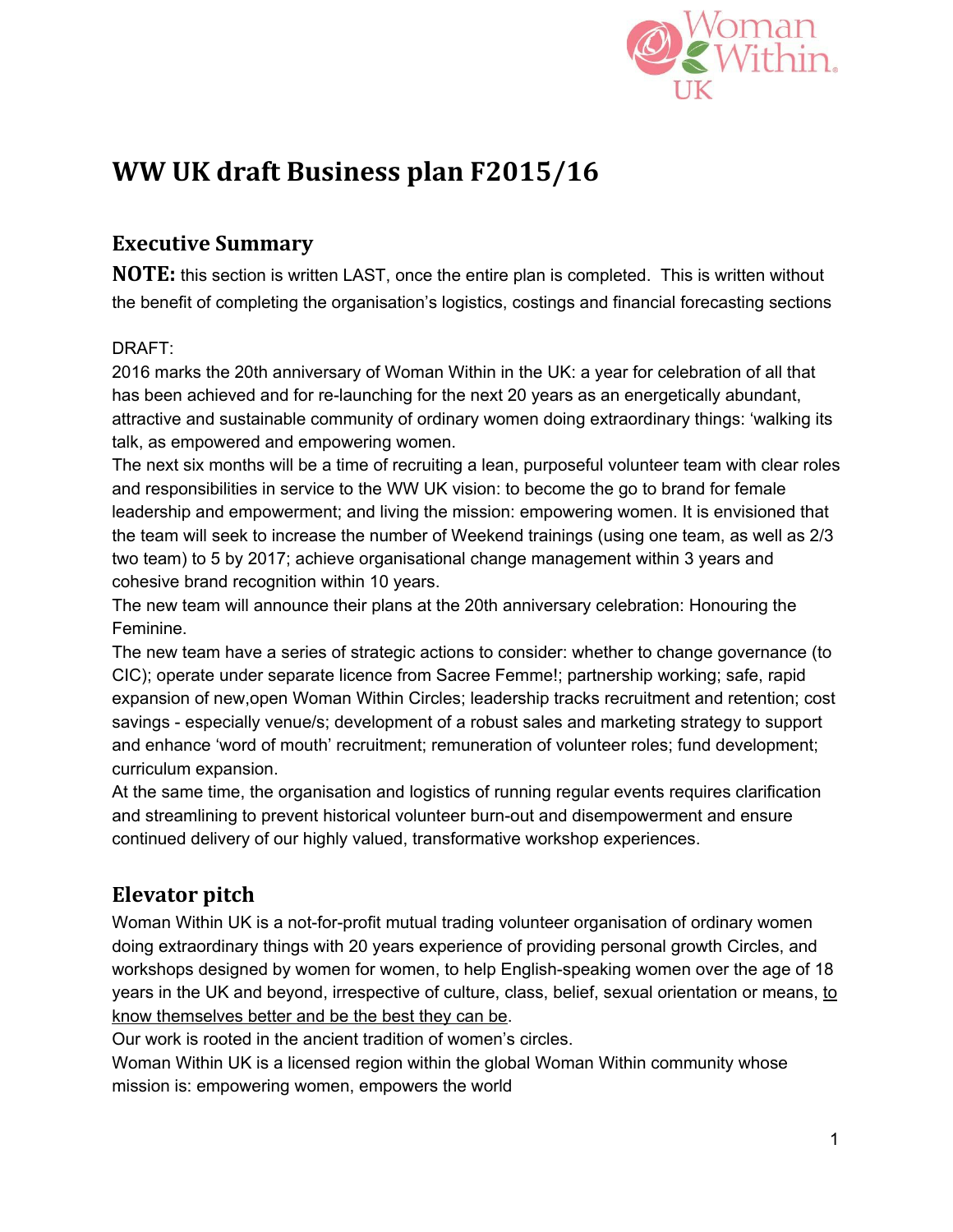

*How would you like your life to be different?*

## **About Woman Within UK**

The first Woman Within Weekend personal transformation workshop ran in Wisconsin in 1987. Transitions Europe Limited, a mutual trading company, trading as Woman Within UK, has been licensed since 1996 by Woman Within International (WWI) to run the Woman Within Weekend in the UK, France and Switzerland. Sacree Femme! for French-speaking women in France, Belgium and Switzerland was established in Switzerland in 2005 and currently operates under the Transitions Europe Limited licence. Woman Within Germany, whose beginnings have been supported by Woman Within UK, is not licensed to run Weekends currently and operates under WWI Outreach; it will run its first Woman Within Weekend workshop in 2016.

#### **Governance**

The current company status as a (form of not-for-profit) mutual trading company requires WW UK to have an annual paid membership in order to benefit from tax reliefs. This governance system was chosen in 1996 under pressure to quickly establish a tax favourable company. However, the community interest company (CIC) structure which government has introduced subsequently may provide more appropriate governance and importantly, also enable fund development. Charitable status is not deemed particularly desirable nor achievable by our professional accountant advisor **ACTION POINT**

#### **Licence**

The current operating licence (dated 8/01/2005) requires Transitions Europe Limited to run two Weekends per annum and to pay a licence fee per participant on each Weekend of US\$55 per head. The licence and fee arrangements are under review due to the retirement of Char Tosi, the founder of Woman Within, at the end of 2015.

Transitions Europe Limited/Woman Within UK and Sacree Femme! may wish to take out separate licences from WWI when the new licence arrangements are negociated.

#### **ACTION POINT**

#### Transitions Europe Limited/Woman Within UK Organisation

Transitions Europe Limited (TE) Company Directors: Elizabeth Marsh, Catherine Harris Accountant: Roxy Grimshaw

Previously TE was run by a President reporting into WWI with a team of volunteers running the organisation. Now, TE, trading as Woman Within UK (WW UK) since March 2015, is run by a Steering Circle supported by teams of volunteers.

Current Steering Circle: Mellon Horsell, Annie Bate, Nadia Siouty-Burke, Nikki Widdicombe.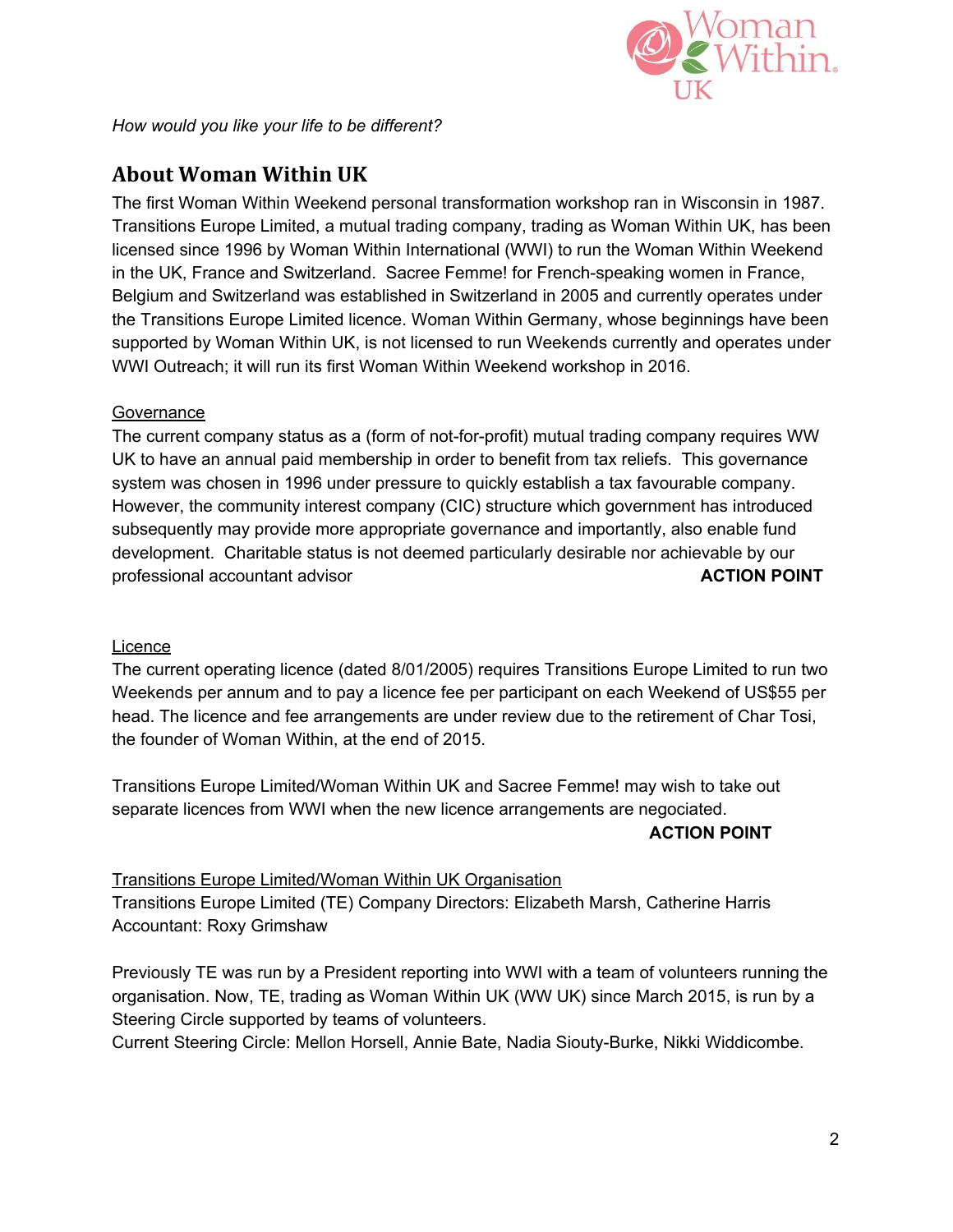

The Steering Circle is reviewing the entire organisational structure; roles and responsibilities will be finalised and a recruitment process identified and actioned for all roles by the end of October 2015. This is to mitigate a history of volunteer burn-out, due to lack of clarity of roles, responsibilities, accountabilities and whom to consult, skills fit with roles, empowerment and acknowledgement of input. (see Volunteer survey Summer 2015). The intention is to ensure the new organisational structure is empowering for all volunteers, in line with the Woman Within mission.

#### **ACTION POINT**

Current organisational management roles: Weekend Registrar: Mellon Horsell Treasurer, Skills and Wholeness workshop Registrar (WWI honorarium): Nadia Siouty-Burke Administration, WWI liaison, Circles team leadership and trainings: Annie Bate Communications, supplies: Nikki Widdicombe

Current organisation responsibilities: Workshops/events Coordinator: Rev Martha Prince Facilitation Track Coordinator: Roxy Grimshaw Team Leader contact: Sue Baxter Weekend Staff Coordinator: Katja Layher-Segal Staff Training coordinator: Sylvi Kerry Weekend paperwork: TBA as Harsha Bhundia Medicine bags: Amanda Kidner

Circles and Transition Circles administration: Ashleigh Megson Regional Circles coordinators:

Brighton area: Debbie Taylor (and Transition Circles support) London area: Ashleigh Megson Book-keeper: Liz Megson Database: Fran Williams Membership: Sylvi Kerry

Annual Celebration, MKP liaison: Liz Marsh

Head of copy: Kendra Futcher Facebook open page: Hilary Stirling Facebook closed page: Roxy Grimshaw Twitter, blog, MKP Spearhead: TBC

**NB**. Alison Davis (based in Geneva and South of France), a member of WW UK, a certified Facilitator and Skills workshop leader is a WWI board member, responsible for Outreach and liaison between WWUK and Sacree Femme!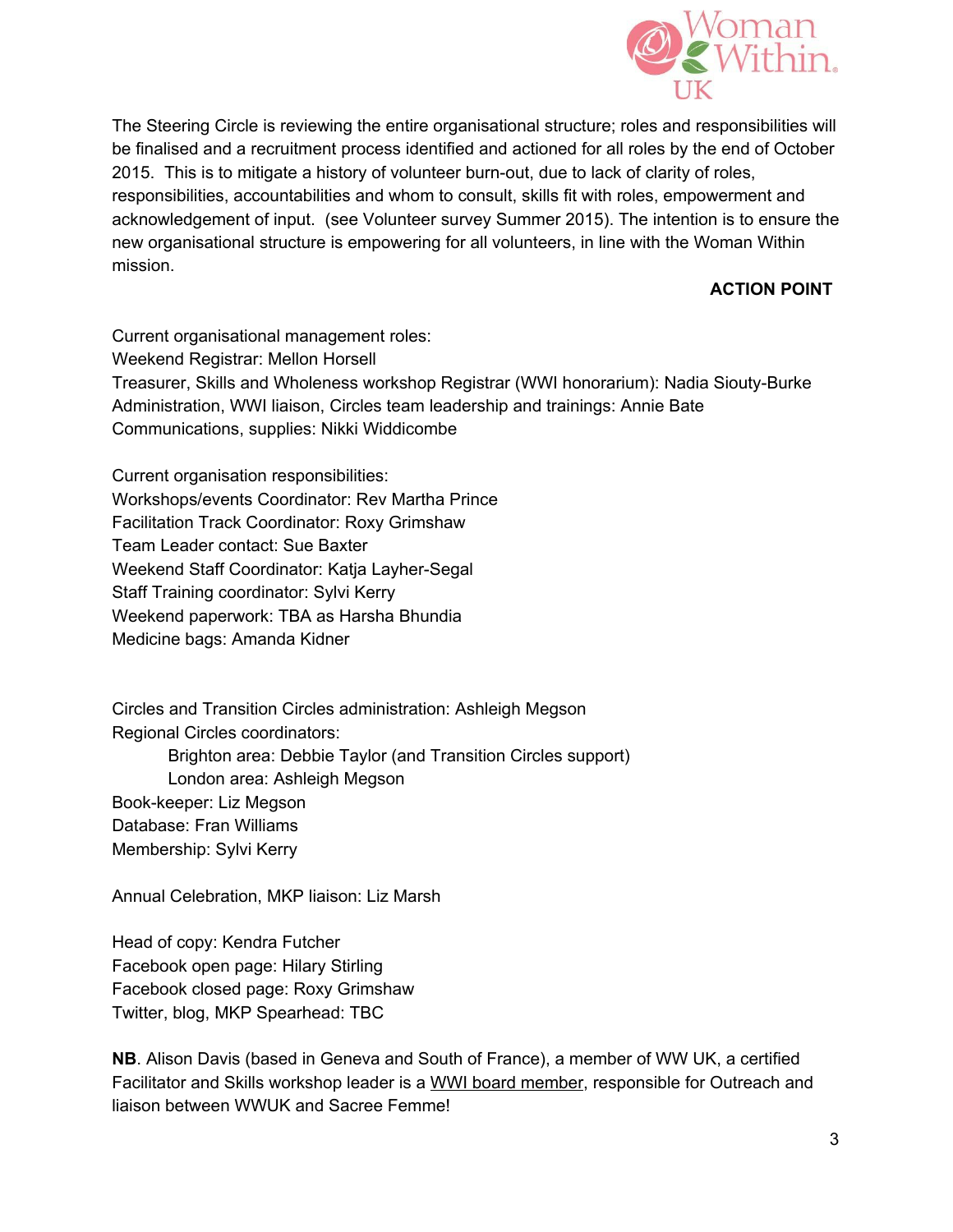

WW UK workshop trainers and leaders

NB: there are 5 Weekend Leaders in Woman Within globally, all based in North America.

Paula Alter: Weekend Leader in training, full certification 2016/7, Skills Workshop leader

Alison Davis: certified Facilitator (FAC3), Skills Workshop leader based Geneva/South of France Juliette Clancy: certified Facilitator (FAC3) (Mirabai Galashan: certified Facilitator (FAC3) based South Africa) Mellon Horsell: certified Facilitator (FAC2)

Roxy Grimshaw: FiT3 (Catherine Reichlin: FiT 3 Switzerland) (Erika Anderson: FiT3: New York) (Kerstin Bardua: FiT2 Germany) (Francoise Berry: FiT 2, France) Jules Brook: FiT1 Sylvi Kerry: FiT1 Jane Martin: FiT1 Mellissa Kelly: FiT1 FiT Apprentices: Alison Frearson, Kirit Kishan, Sarka Kubschova, Sarah Perugia, Lucinda Pitman, Kiska Eulenberg (Germany), Adelheid Goldberg-Watermeyer (Germany)

Sue Baxter: Team Leader, ATL Wholeness Workshop Pam McLeod: Team Leader (leave of absence)

Team Leader track: Ashleigh Megson, Jo Meier (leave of absence), Annabel Search TL 'apprentices': Annie Bate, Nikki Widdicombe, Nadia Siouty-Burke, Lesley Kilty, Katja Layer-Segal

The number of UK leadership track women at FiT2 and above and TL can create Weekend leadership staffing problems, requiring women to travel from overseas and be reimbursed at additional cost. Early recruitment of the leadership teams is vital. **ACTION POINT**

Planned development/staffing rotation of women in leadership training to ensure the required mix of FiT levels in support of Facilitators and TLs in support of the WL is required **ACTION POINT**

Training support for the leadership tracks has been initiated by Juliette Clancy (FiTs) and Sue Baxter & Pam McLeod (TLs) and is yet to be organised for 2016 **ACTION POINT**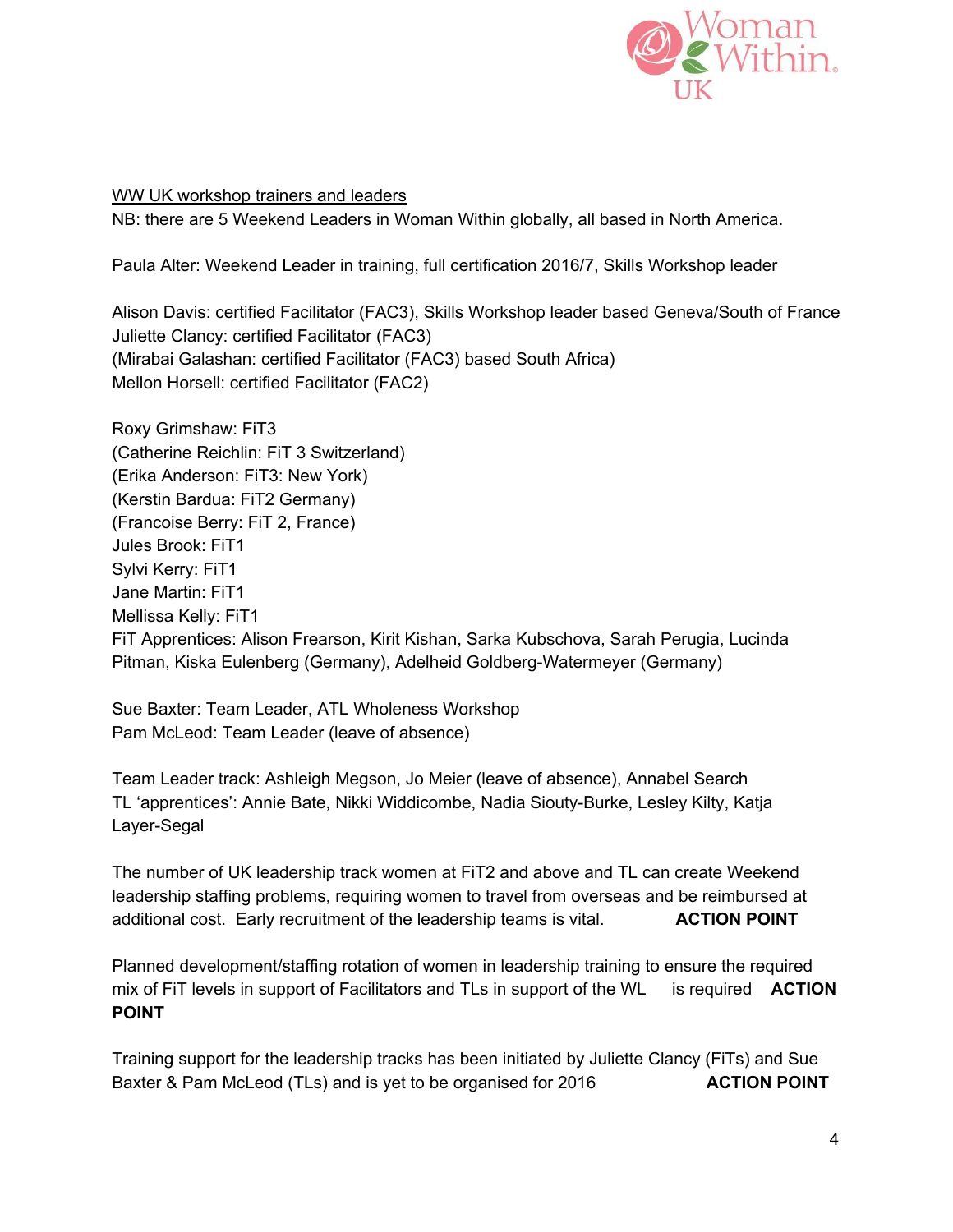

NB. The new WW UK website: [www.womanwithin.org.uk](http://www.womanwithin.org.uk/) which will be launched end October 2015 has information to support the recruitment of future leadership track women

## **Woman Within UK products and services**

#### Woman Within Weekend workshop

The protocols for running the Woman Within Weekend workshop are identical for every Woman Within Region globally and are reviewed annually by the Weekend Leaders and WWI Programming Committee based on participant and staff feedback. Weekend Leaders adjust and test delivery of the Weekend as agreed from these meetings.

Weekend Leaders, Weekend Leaders in Training and Facilitators are certified through a globally consistent programme and receive remuneration. WWI place minimum requirements on women who wish to enter the Facilitation training track; Regions are free to add to these requirements. WW UK adheres to the minimum requirements laid down by WWI ie to have staffed the Weekend at least twice within the last 18 months and to have completed the Woman Within Skills and Woman Within Wholeness workshops operated by WWI for WW UK on a participant royalty payment and shared profit basis.

Weekend Team Leaders are remunerated also. WWI has minimum requirements for women to Team Lead of staffing 4 Weekends, once as an Assistant Team Leader (ATL) and to have completed the Skills and Wholeness workshops. Woman Within UK recently developed a Team Leader training track which requires considerably more staffing experience. WWI are reviewing the Team Leader training track with input from each Region.

All other Weekend staff are volunteers and have to complete Staff Training to be eligible to staff a Weekend. Nurturers are required to have completed the Woman Within Skills workshop and Assistant Team Leaders (ATL) to have been a Nurturer before taking on the ATL role. Staff are required to contribute towards their board and lodging at a Weekend workshop; bursaries are available to help with this expenditure. Travel expenses to the venue are not usually reimbursed for Weekend staff. Staff training dates to be organised for 2015 **ACTION POINT**

The Weekend is based on one or two 'teams' of maximum 16 participants each. Staff/participant ratio is 1:1 plus leadership staff. Current participant fee: £550 Current staff board and lodging fee: £100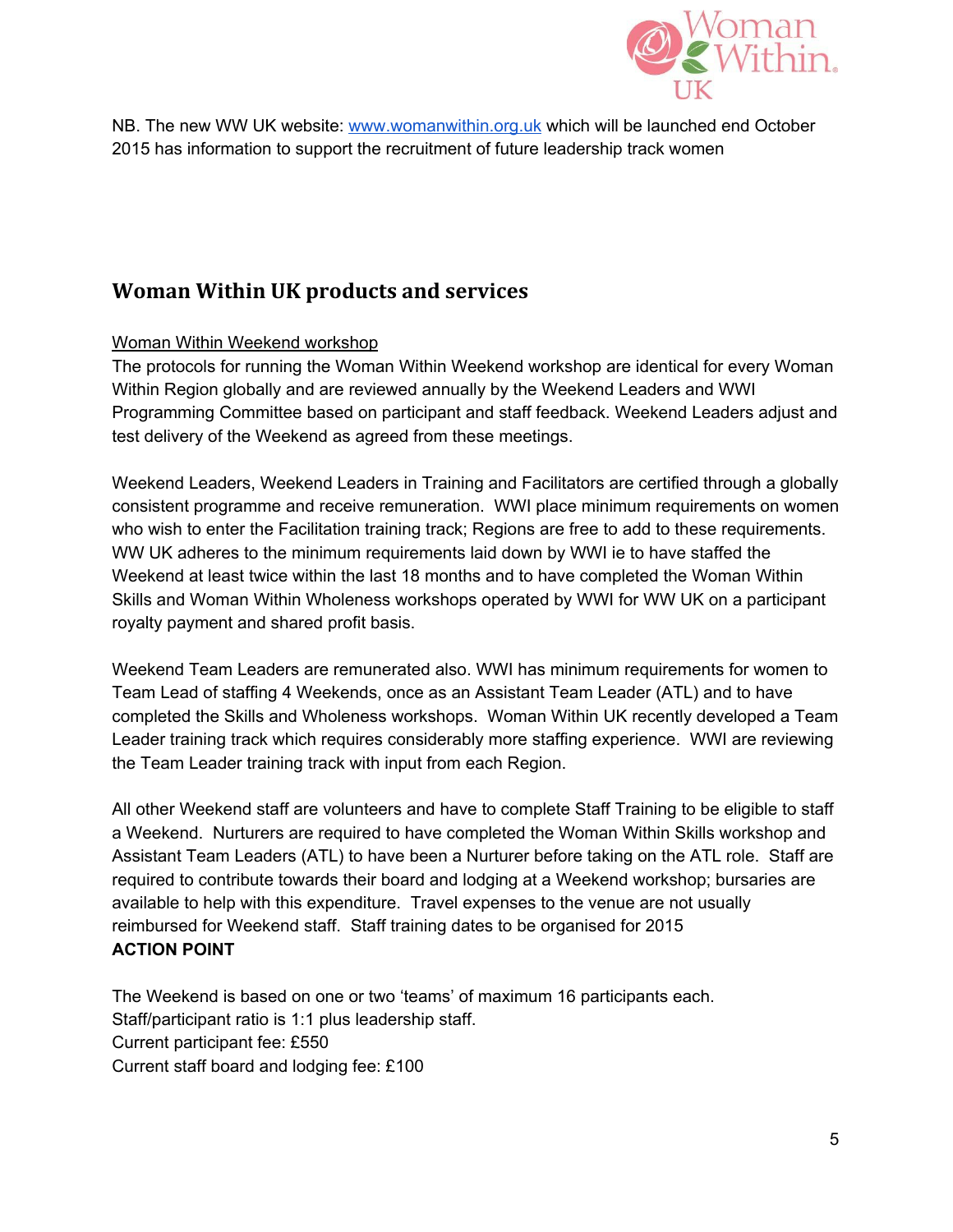

The main cost is venue and this cost is rising. Current venues: Juniper Hall, Dorking (cax 28 participants) Park Place, New Forest (cax 32?) - more cost-effective than Juniper Hall for two teams Nightingale Centre, Buxton (cax 16) Askham Bryan, York (cax 32 TBC) also Avon Tyrell? Break-even is variable by venue and new, cheaper venues may need to be found, especially to replace Juniper Hall.

Venue search has found more potential opportunities for one team Weekends (cax 16) than for full capacity of 32 participants **ACTION ACTION POINT** 

WW UK plans up to three Weekends each year (February, May/June/July, October). For many years recruitment has failed to reach sufficient numbers to enable three two team Weekends even with strong recruitment from overseas: initially France, Belgium, Switzerland before the establishment of Sacree Femme! and now from the rapidly growing community in Germany.

|      | Feb | June     | Oct     | <b>Total</b> | non-UK        | <b>UK</b> |
|------|-----|----------|---------|--------------|---------------|-----------|
| 2002 | 30  | 24       | 24      | 78           | 13            | 65        |
| 2003 | 14  | 28       | 24      | 72           | 23            | 49        |
| 2004 | 20  | 29       | 27      | 76           | 28*SF/UK 48   |           |
| 2005 | 23  | 20       | 29      | 72           | $23*$         | 49        |
| 2006 | 26  | 16       | 26      | 68           | 14            | 54        |
| 2007 | 22  | 16       | 21      | 59           | $\mathbf{1}$  | 58        |
| 2008 | 16  | 21       | 21      | 58           | 6             | 52        |
| 2013 | 20  | 20 (May) | 25      | 65           | 13            | 52        |
| 2014 | 16  | 30 (Aug) | 15 (PP) | 58           | ? (min 5) E53 |           |

#### **Weekend participant numbers**

In 2015, WW UK ran two Weekends: May at Juniper Hall (two teams); September at The Nightingale Centre (one team). Both Weekends were attended by a considerable number of English-speaking German participants. It should be noted that leadership staff and volunteer staff applications struggled to make the required support levels without support from Sacree Femme! and WW Germany. Low numbers of new women Weekend initiates for the UK community adversely affect the UK community energy, staff and organisation volunteer numbers and eligible future participants for the more advanced workshops.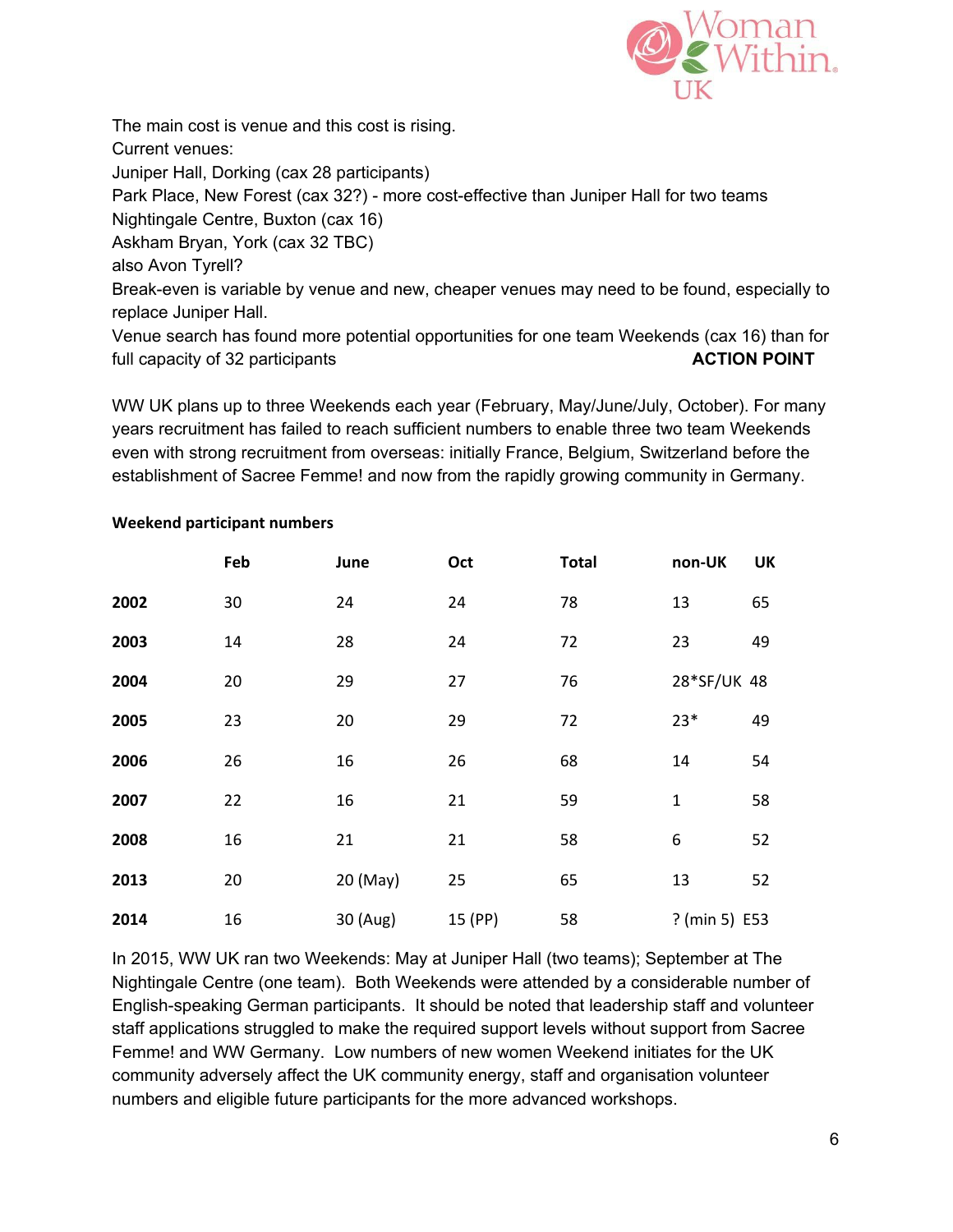

In addition,Weekend pricing and accessibility needs review: frequency; location; cheaper venues and differential pricing by venue; lower deposits at registration (20%?); payment plans; seeking business sponsors for in-house Weekends; government sponsors for the disadvantaged; University sponsors for supporting future female leaders etc **ACTION POINT**

#### Woman Within Circles

Woman Within Circles are no longer under the Regional operating licences; protocols for Circles, which were initially set by WWI, subsequently have been developed separately by each Woman Within Region, including Circle Training, which is recommended, but not mandatory, for women wishing to sit in a Woman Within Circle.

In 2014 WWI recommended that attendance at a Woman Within Weekend no longer should be a pre-requisite for a woman to be able to join a Woman Within Circle and encouraged the Regions to adhere to this policy change. Woman Within UK (WW UK) readily concurred.

Woman Within Circles are based on ancient traditions of women coming together regularly to be affirmed, to share their joys and sadness, to grieve, to be held when they feel unworthy: a confidential, safe space simply to BE.

Woman Within Circles are a powerful tool for women to continue their personal growth and deepen their self-awareness and wisdom. Circles are vitally important in the overall offer and success of Woman Within UK, for this is the seed bed of local WW 'communities' and a competitive point of difference in line with personal development market growth.

Most Circles are free of charge. In future, membership of WW UK is desirable, though not mandatory, to join a WW UK Circle. Full/Associate membership of WW UK costs £25 per annum; concessions £10 pa.

Currently, WW UK have identified the following Circles in the UK: St Albans: contact [alisongunusen@btinternet.com](mailto:alisongunusen@btinternet.com) North Yorkshire: contact [mellon.horsell@btinternet.com](mailto:mellon.horsell@btinternet.com) Dorset Wharf, London W6: contact [ashleigh.megson@gmail.com](mailto:ashleigh.megson@gmail.com) West Central London: contact Sherrie on [sherrieb@gmail.com](mailto:sherrib@gmail.com) East Central London: contact Poppy on[:pops\\_parry@hotmail.com](mailto:pops_parry@hotmail.com) Lewes/Brighton: contact Debbie on [debstar0205@yahoo.com](mailto:debstar0205@yahoo.com) Brighton: contact [roxy@roxyg.co.uk](mailto:roxy@roxyg.co.uk) or [geri@gerimay.co.uk](mailto:geri@gerimay.co.uk) West Sussex/Surrey border: contact [jacquelinemcdonnell@hotmail.com](mailto:jacquelinemcdonnell@hotmail.com) Marlow, Bucks: contact [jane.martin@me.com](mailto:jane.martin@me.com) Virtual Circle: contact Alison on [alisondaviscoaching@gmail.com](mailto:alisondaviscoaching@gmail.com)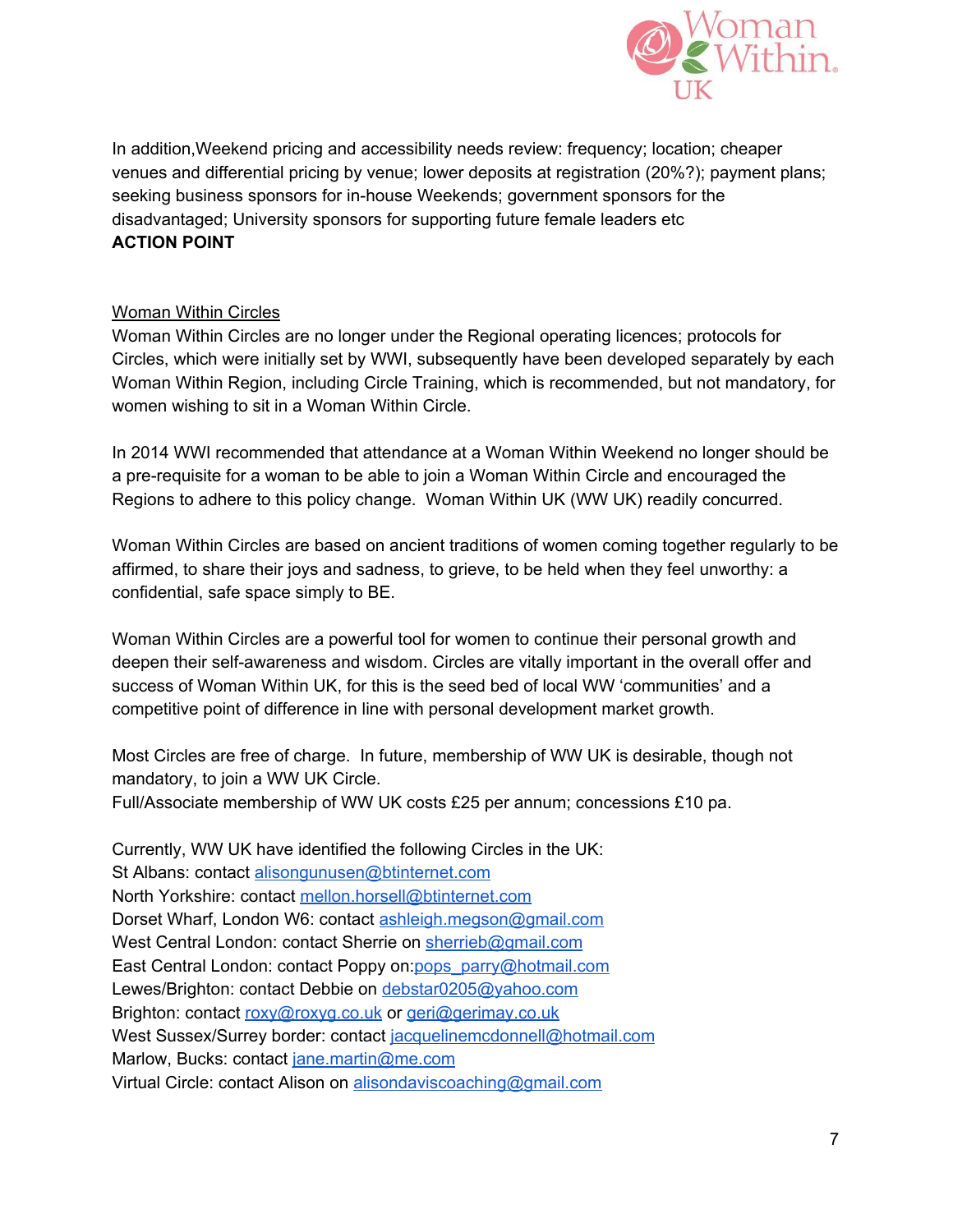

NEW Circles: London Circle: contact [kendra@kendrafutcher.com](mailto:kendra@kendrafutcher.com) Isle of Man: contact Greeba on [naturopath@manx.net](mailto:naturopath@manx.net) Bristol: contact [circles@womanwithin.org.uk](mailto:circles@womanwithin.org.uk) (Jane Carvell, Karen Maddock, Gabriella Naomi) Exeter/Totnes/S Devon: contact [circles@womanwithin.org.uk](mailto:circles@womanwithin.org.uk) (Rachel Barker etc) Manchester area: contact [circles@womawithin.org.uk](mailto:circles@womawithin.org.uk) (Melissa Kelly)

NEW Virtual Circle: contact [circles@womanwithin.org.uk](mailto:circles@womanwithin.org.uk) (Susan Beazley, Sophie Hunter, Martha Prince, Ashleigh Megson, Hester Rugg)

The intention is that a number of Regional Circle coordinators are appointed to help establish NEW Woman Within Circles in their area and begin to create local WW UK communities which can conduct Honouring Ceremonies for new (local) WW initiates, liaise with their local MKP community, provide mentors and guides for new Circles (5 week training) and for 'tuning up' established Circles which may have become too 'cosy'; provide local Circle Trainings (intensive weekends and/or 8 week intensive Circle training) and ask for other workshops to be run in their area eg Skills workshop, Authenticity workshop, Let's Get Clear about Clearing workshop.

**ACTION POINT**

2016 Circle Trainings calendar dates to be organised. **ACTION POINT**

#### Other Woman Within branded Workshops (controlled by WWI)

WW UK does not hold a licence to run these workshops eg Skills, Wholeness and Authenticity workshops. WW UK either request these workshops from WWI, or for Skills, advise WWI when it is happening. WW UK pay WWI a participant royalty and profit share with WWI.

#### **Skills workshop**

WW UK has two qualified Skills workshop leaders (Paula Alter, Alison Davis) and a request has been made to the WWI Programming Committee to disengage from the current profit share arrangement and simply pay a participant royalty. Response is awaited. **ACTION POINT**

In addition it has been asked whether the pre-requisite to have completed the Woman Within Weekend in order to participate in the Skills workshop is necessary; the Programming Committee wishes this to remain a requirement for participation currently.

Approximately one-third of Weekend graduates choose to take this workshop. With three two team Weekends per annum (maximum 96 potential total graduates eligible) a maximum of two Skills workshops per annum is viable. Recruitment has proved slow in recent years, a product of lower UK women Weekend initiates and this workshop is now running once a year.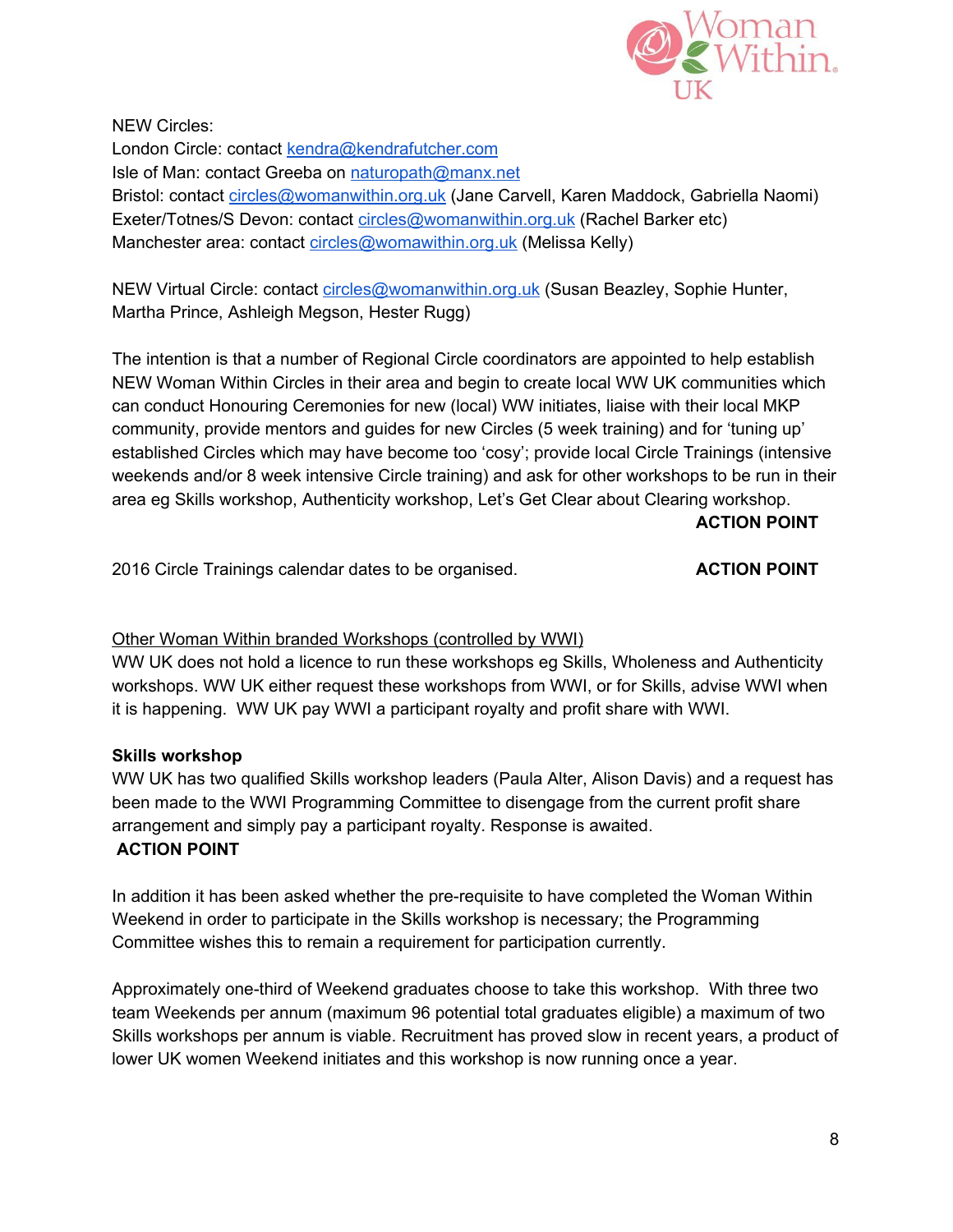

This 2 day non-residential workshop can run with 6-15 participants and there are no special venue requirements above privacy and quiet. WW UK members workshop fee £200, non-members: £250

2016 Skills workshop dates and venues to be finalised **ACTION POINT**

#### **Wholeness workshop**

WWI organises the staffing of this advanced 5 day residential workshop from the global Facilitation and Team Leader tracks pool. WW UK Wholeness Registrar recruits participants and administrates the local event management and organisation.

More than one-third of women who participate in the Skills workshop take this advanced workshop, which is a requirement to join the Woman Within leadership tracks. After a gap of several years, the UK runs this workshop every 18 months and is the only Region outside the USA to run this workshop, consequently it has strong participant support from English-speaking women in the Sacree Femme! and WW Germany communities and a few women from Australia and South Africa. Recruitment for the 2015 Wholeness workshop has struggled to reach break-even (31 participants). Consideration is required to the timing of the next (2017) Wholeness workshop to ensure sufficient new Weekend initiates have joined the UK community.

### **ACTION POINT**

Currently many US staff are required to staff and as a result this workshop is expensive to run. Current cost: £725 for WW UK members; £750 for non-members

The current cost does not fully reflect venue price increases (Juniper Hall), which has increased this workshops break-even in 2015 to 31 participants (out of a maximum capacity of 36). It is a priority to find a cheaper venue for the next Wholeness workshop. **ACTION POINT**

### **Authenticity workshop**

This new workshop, developed by Weekend Leader, Dale Herink ran for the second time globally in the UK in September 2015. This workshop has no pre-requisites and with simple venue requirements (DVD facilities) could, in future, run in a lower cost venue, or even a woman's home, making it an attractive new entry point to the WW UK community. Furthermore, the workshop leader is happy to train women to give this workshop; protocols to be agreed.

Current price: £175 for members, £200 for non-members - based on using a more expensive venue than required.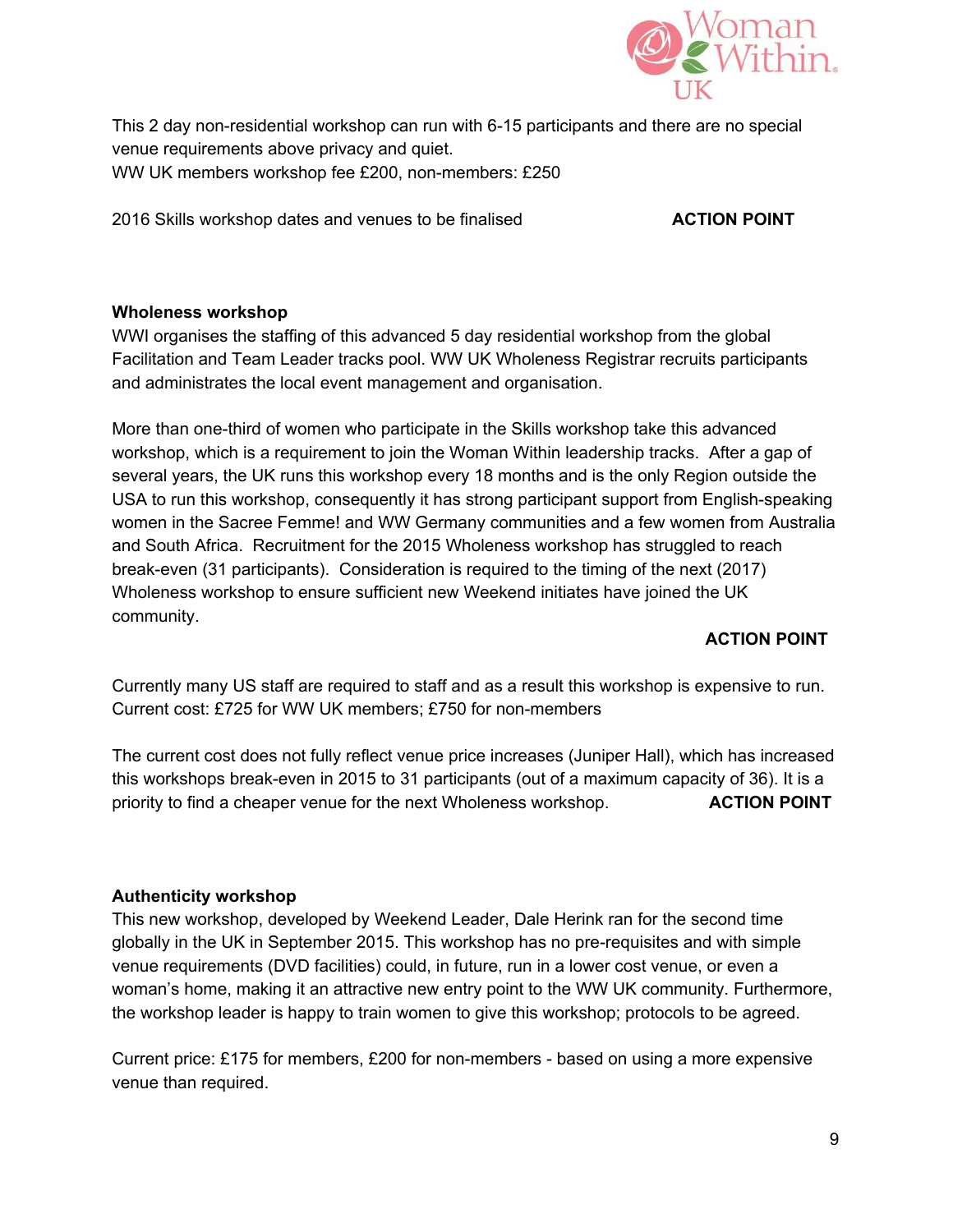

Research indicated strong demand for this and two other new WWI workshops (February 2015 survey) amongst the WW UK community. However, recruitment struggled to achieve anticipated numbers and the workshop ran with 12 participants (cax 20), despite a special price promotional offer to the leadership track (one offer accepted) and support from MKP (3 non WW UK participants recruited, plus more women for the Weekend workshop). A central London venue was selected for this 1.5 day non-residential workshop to optimise accessibility to the majority of the WW UK community which is based in the London and Brighton areas.

This workshop can run with between 6 and 20 participants. Consideration to be given to making this workshop a regular calendar event. Costs and thus the participant fee, can be reduced by choosing a cheaper venue and timing the workshop to coincide with Dale Herink's Weekend Leader commitments in the UK/Sacree Femme! **ACTION POINT**

This new workshop is not based on paying WWI a royalty, but a flat fee to the presenter of US\$1000 for up to 10 participants, plus US\$100 per additional participant. WWI have asked for a profit share, but are unwilling to share in any losses, This has not been agreed by WW UK and WWI are responding to WW UK views.

Other WWI workshops: Heartfulness, Shedding Shame, Weekend part 2, Couples etc can be requested. WWI are establishing protocols for acceptance of requests.

#### Other non Woman Within branded workshops offered by WW UK

Each region is at liberty to develop their own workshops, but these cannot be branded Woman Within unless/until recognised by WWI.

#### **Transition Circles**

WW UK has developed Transition Circles - a series of 4 virtual Circles to support Weekend participants integration into everyday life of the insights and new-found skills gained on their Weekend. These nurturing, much-appreciated virtual Circles which run after each UK Weekend, have garnered considerable interest from the global Woman Within community and now are being offered by Sacree Femme! and WW Germany, with other Regions asking for support in providing this service for new initiates. Cost: £40

#### **Let's get clear about Clearing**

WW UK offers Roxy Grimshaw's 'Let's get Clear about Clearing' usually upon demand by a Circle and held locally to that Circle. Cost: £35 members, £60 non-members. No pre-requisites.

#### **Leadership training**

FIT training - under the guidance of Juliette Clancy, gives FITs the opportunity to practise their skills and Weekend initiates to benefit from additional process work at a very reduced price. Dates to be arranged for 2016 **ACTION POINT**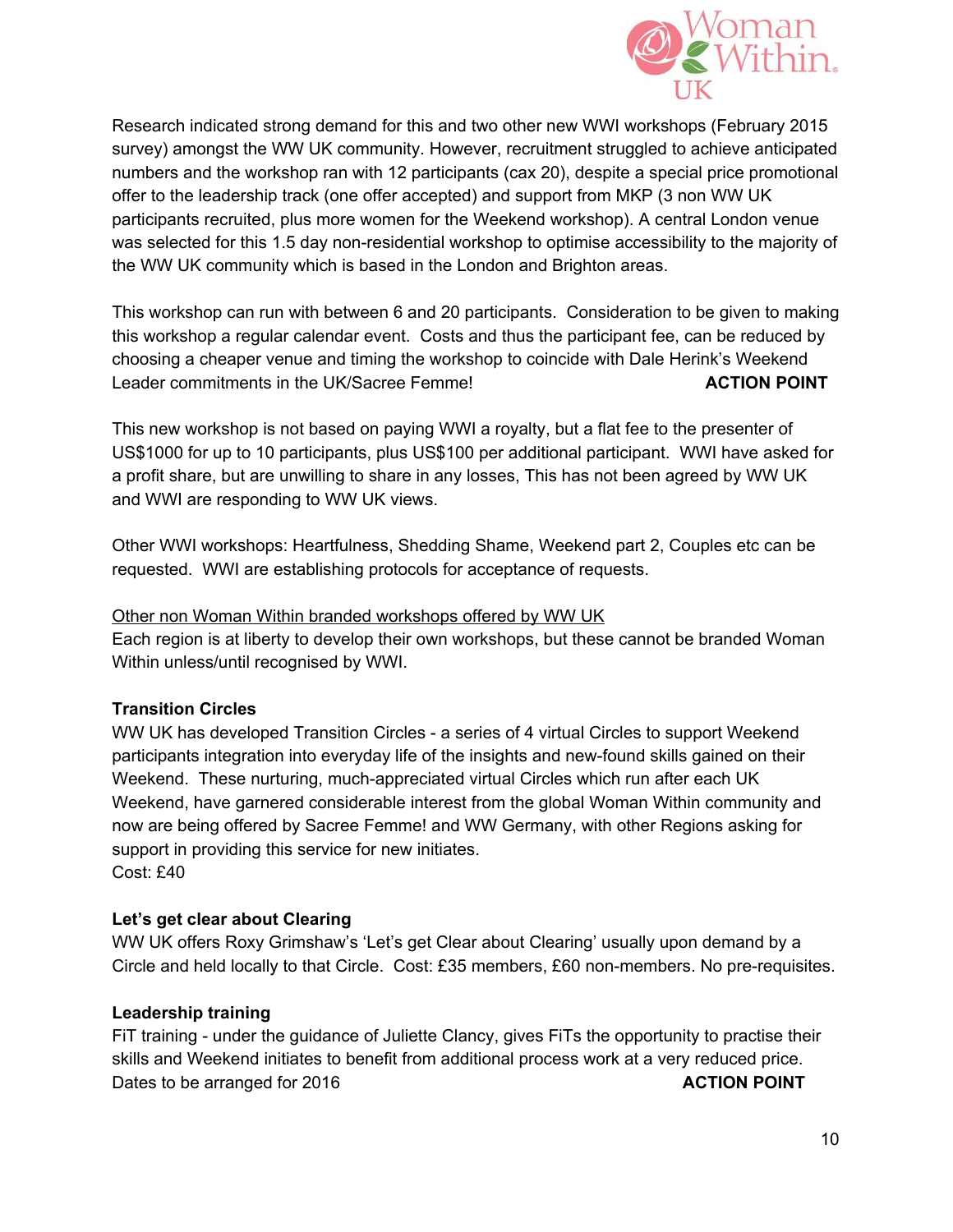

TL training - supervised and initiated by Sue Baxter and Pam McLeod ran for the first time in August 2015. Further trainings to be discussed with Sue Baxter **ACTION POINT**

#### **New opportunities**

Juliette Clancy has offered a new workshop to WW UK community members. Further discussion required on remuneration, venue, participant pre-requisites, recruitment etc

#### **ACTION POINT**

Mellon Horsell has developed and trialled an Anger workshop.

Alison Davis is interested in developing a Divine Feminine workshop

Mirabai Galashan has a teenage workshop and has developed a 'Tune up your Circle' workshop. Mirabai regularly comes to the UK from South Africa to visit family.

#### **Other WW UK events**

#### **Honouring**

In recent years the post Weekend Honouring ceremony for new initiates has been poorly attended and an annual Celebration developed to replace them. In retrospect, this may be counter-productive in promoting 'word of mouth' which is the prime recruitment tool for WW UK.. Honouring ceremonies are attended by family and friends of new initiatives and are well-supported by MKP men.

It is proposed that Circles arrange local honouring ceremonies for new initiates in their area. **ACTION POINT**

#### **Annual Celebration**

The annual Celebration on the first weekend in June is based in central London (Initiatives of Change, Greencoat Place) The WW UK AGM precedes the Celebration and honouring ceremony which also is used as a fund-raising event for Bursaries, as well as an opportunity for the community to reconnect, supported by MKP, family and friends.

In 2016 WW UK will celebrate its 20th anniversary in a special event: *Honouring the Feminine*. A small team including Paula Alter, Liz Marsh and Annie Bate is tasked with organising this special event. Venue is booked. Events, pricing, invitations etc to be arranged and confirmed.

This event will be used by the newly appointed Steering Circle to relaunch Woman Within UK for the next 20 years **ACTION POINT**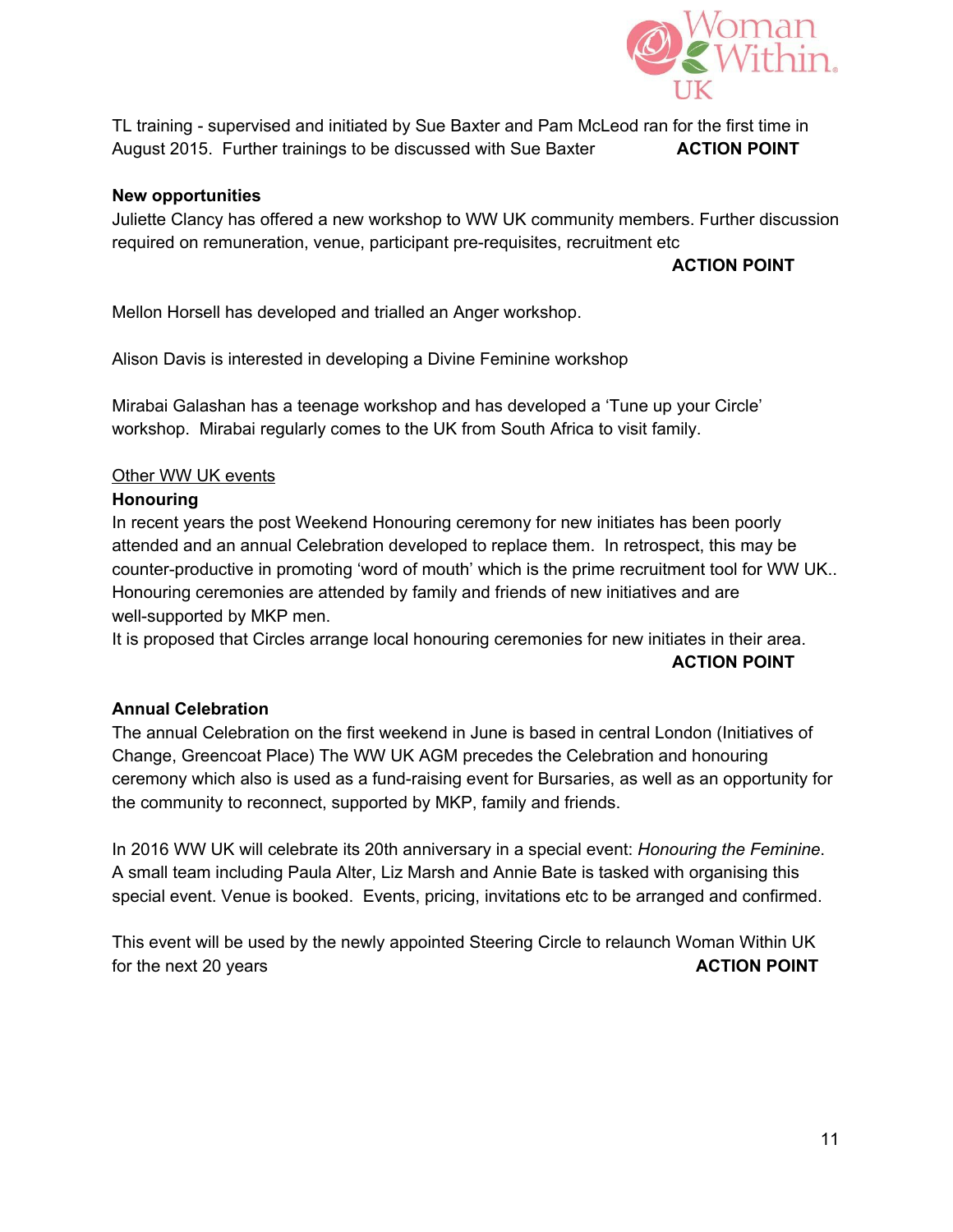

## **Who are our customers?**

Women aged over 18, from all cultures, backgrounds, belief systems. Mainly resident in the UK. However, women with confidence in their English language skills may and do apply from across Europe, South Africa, the Levant and beyond.

Most women come to Woman Within through word of mouth:

- primarily through their partners or male friends who have taken part in the New Warrior Adventure run by The Mankind Project [\(www.mkp.org.uk\)](http://www.mkp.org.uk/)
- secondarily through family, friends or business co-workers who have completed the Woman Within Weekend workshop and invited a woman to visit the website to learn more
- and finally having been invited to attend a Woman Within circle. This is a planned GROWTH route to the weekend and other workshops

### **Location**

Germany in particular provides many Weekend participants: a result of its new market energy. WW Germany will run its first Weekend in 2016, which may stem the flow from this source.

Sacree Femme! has a waiting list of 100 women and will share a Weekend with WW UK in February 2016; the first bilingual Weekend since 2005 - the launch of Sacree Femme!

It should be noted there are vibrant MKP communities in Ireland, N Scotland and Manchester, these are potential sources of new women for WW UK

The majority of the WW UK community are based in the London/Brighton corridor.

**Primary target audience**: women who are on their 'journey'. They are more likely to be mid-life: 30 -50 years, middle class, above average education. More importantly they will have been in therapy at some point in their lives and/or undertaken some form of personal development course already eg Landmark/Forum. They are empowered, confident and expect professionalism. They are looking to be their best possible self, have healthy relationships and find connection with like-minded women. They may find it easiest to take a 'leap' into the dark and sign up for the signature Weekend training without further introduction.

The next target audience are struggling – not getting quite what they want from their life. Perhaps a bit younger. They may have been 'told' to look at Woman Within by their male partner or male friends who have done the Mankind Project New Warrior Adventure. They want to understand themselves better; why they react the way they do; and find their true self. The Weekend training may be an emotional and financial step too far. For these women in particular, the ability to attend a Woman Within Circle before committing to register for the Weekend, may be a perfect introduction to the benefits of Woman Within.

The final target audience can be in emotional, intellectual or spiritual pain and are looking for a way out. These women may have been recommended by to Woman Within by their female or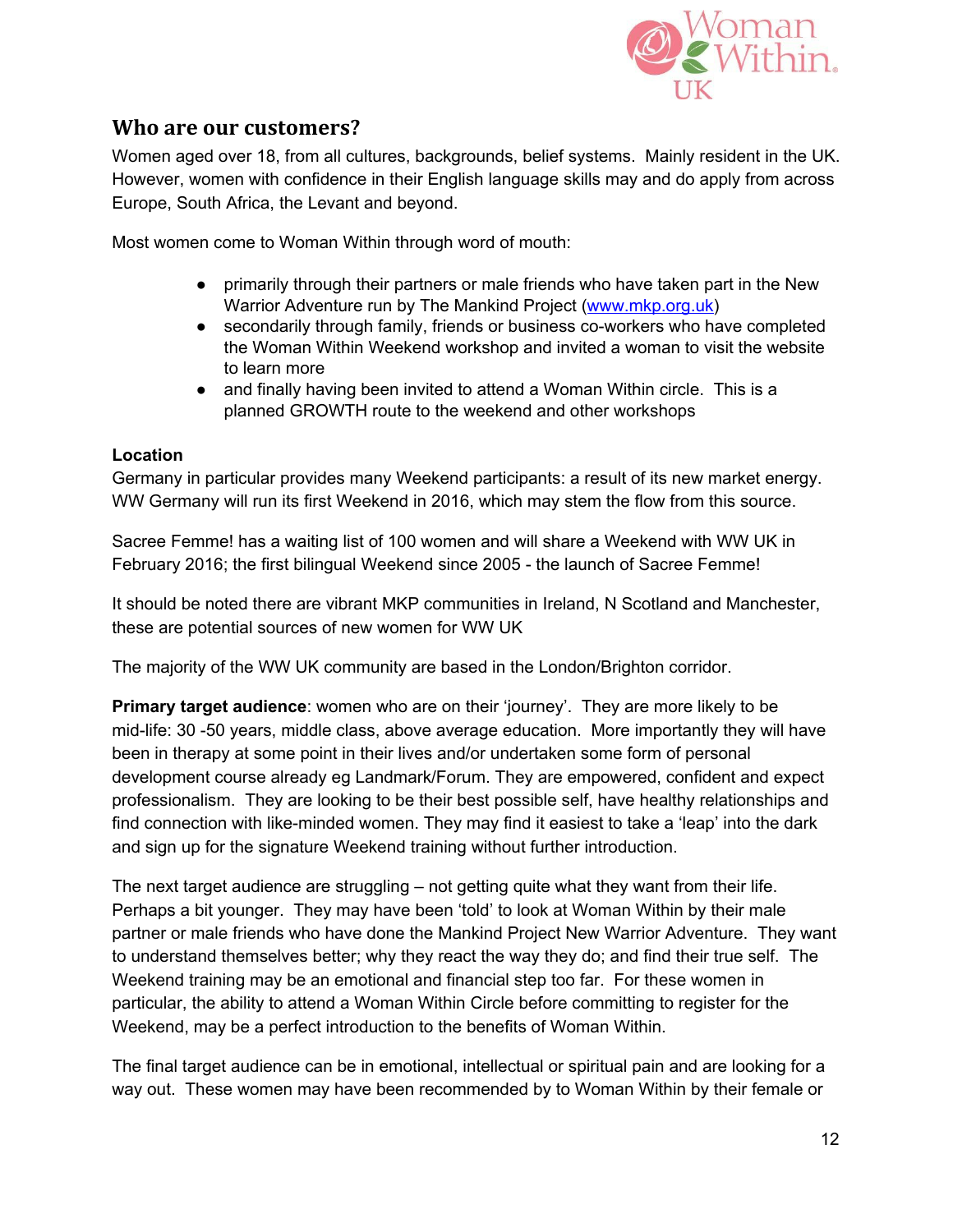

male friends who are desperate to help them. However, these courses are NOT therapy and the course may not be appropriate for some, for whom professional help might be preferable.

#### **What do they currently think and feel?**

All women will know very little about Woman Within: the Weekend or Circles.

What they HAVE heard may sound 'cultish' if their women friends have been secretive about what happens and what they experienced on the weekend. Friends or family members may have appeared over-zealous or hyper after their weekend.

To some, the idea of joining a community of women may sound dreadful: a reminder of bullying school days, being 'cast out' of the clique, the horizontal ladder and bitchiness in the workplace.

Women coming to the weekend through MKP recommendations may be fearful if their male friends have told them anything about *the Adventure* training and have expectations of a fairly brutal awakening into a new life. In addition MKP men may push the Weekend on women who may not like being told what to do!

#### **What do we want them to think and feel?**

They should feel that the environment created by WWUK is safe, trustworthy and professional. That Woman Within will support them to deepen their self-awareness and growth, or at a crossroads in life; that Woman Within is a SAFE place to BE and GET what they want for themselves.

- Woman Within UK is part of a global, not for profit network of women dedicated to being the best they can be.
- Woman Within workshops and Circles have been developed BY women, FOR women.
- Thousands of women from around the world have experienced the transformative power of the signature Woman Within Weekend training and sit in Circle to continuously grow and connect – being seen, heard, challenged and accepted by like-minded women on their own healing journeys.
- It is a women's organisation supporting personal authenticity; the true feminine; soft power - strong AND loving women
- What women can expect to get out of being part of the global Woman Within community – by joining a Woman Within Circle, taking part in the Woman Within Weekend and beyond.

### **Woman Within brand positioning/key message:**

Know yourself: BE THE BEST YOU CAN BE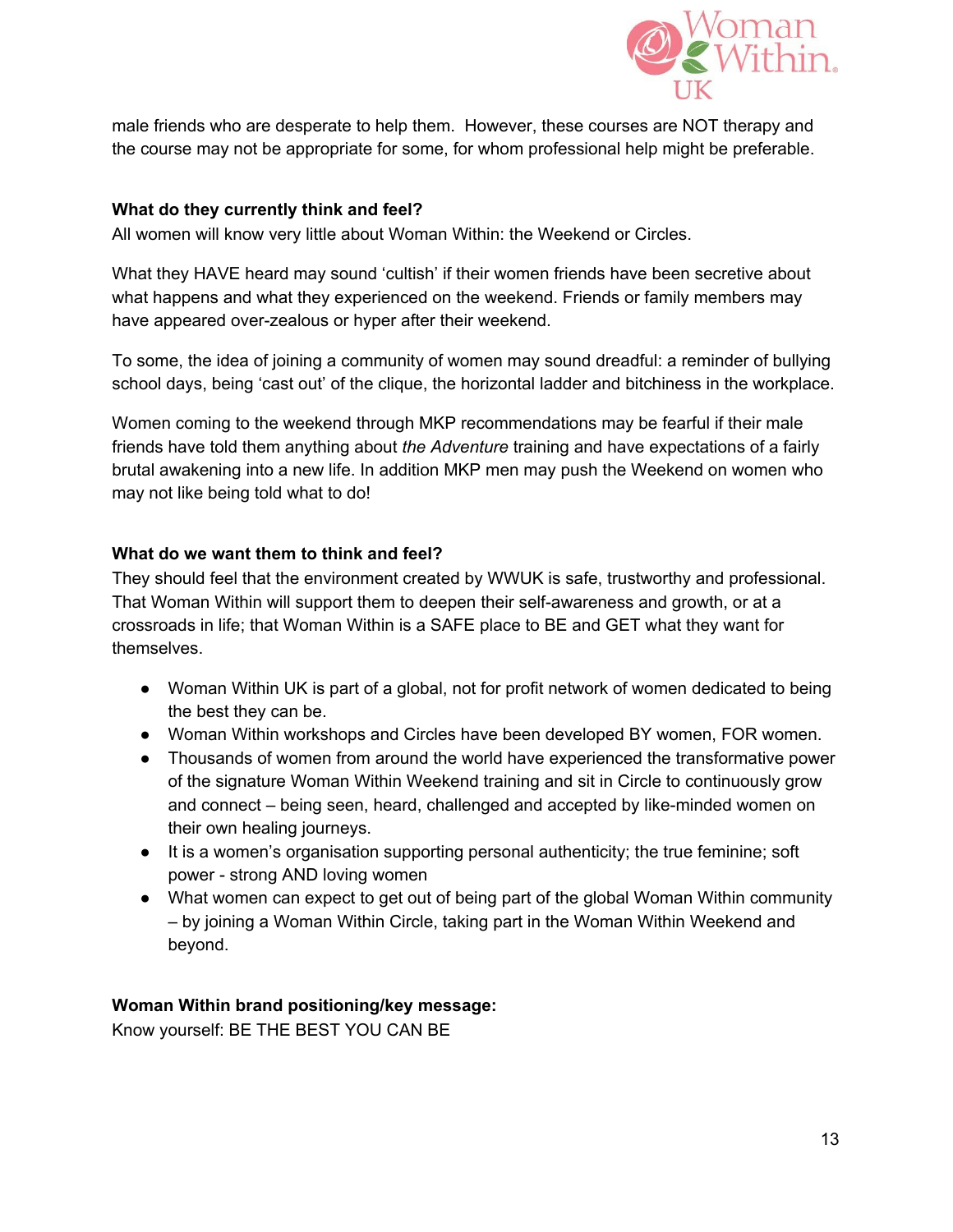

## **What's the market like out there?**

It is noteworthy that participant numbers in the USA have been falling over the last few years and the number of Weekend workshops reduced as a result. The highly regarded Wholeness workshop ran at a loss for the first time in the USA in 2015. However, new/emergent WW Regions: Hawaii, Sacree Femme!, Germany, South Africa, Western Australia fill easily and are unable to fulfil local demand. A similar pattern emerges for MKP globally.

A slowdown in demand in established markets is not uncommon: early adopters have been and gone and the IP/concepts which 20 years ago were cutting edge, have become more mainstream (see Pixar's summer blockbuster film:'Inside Out' and the proliferation of personal development courses run for and by established business in the UK).

In the UK, self-funded personal transformation work is the province of one or two established organisations like Landmark/Forum, where numbers per seminar have fallen from 200 to 50; small, highly targeted organisations with 'newer' tools eg Shadow-work, WiP, Band of Brothers and the rapidly growing personal/business growth companies and support networks like Sheryl Sandberg's 'Lean In Circles' for business and the WiP affiliated Red Tent Movement.

Growth in established markets appears to lie in four areas:

i. accessibility of the offer - low cost of entry, high frequency, multi-locations etc

ii. networks of continuous support (and application of workshop insights and tools)

iii. targeted offer for new, harder to reach audiences often with clear social purpose cf Band of **Brothers** 

iv. new leading edge tools/workshops eg Family Constellation, PSYCH-K

Woman Within IP is based on Jungian archetypes, a shared start point for MKP, WiP, Celebration of Being and their 'spin offs' as well as for Shadow work and it's growing leadership team in the UK. The products and services offered by these organisations are not strictly competitive, rather they are complementary. The Woman Within Weekend is more established and provides a more nurturing, gentle introduction to this sort of work; unsurprisingly, many Woman Within initiates later take courses from these other providers. This common ground in terms of shared IP and the way people move between organisations different offers could provide an opportunity for collaboration and partnership working. From developing a shared bespoke site to marketing and public speaking. **ACTION POINT**

There is a groundswell of demand from women for ways to connect that are more meaningful than 'ladies who lunch' and the cosiness of a book club, or knit and natter group. The significance and importance of Woman Within Circles to the future health of the UK organisation cannot be understated. Competitive offers are springing up rapidly, WW UK must not 'miss the boat'. **ACTION POINT**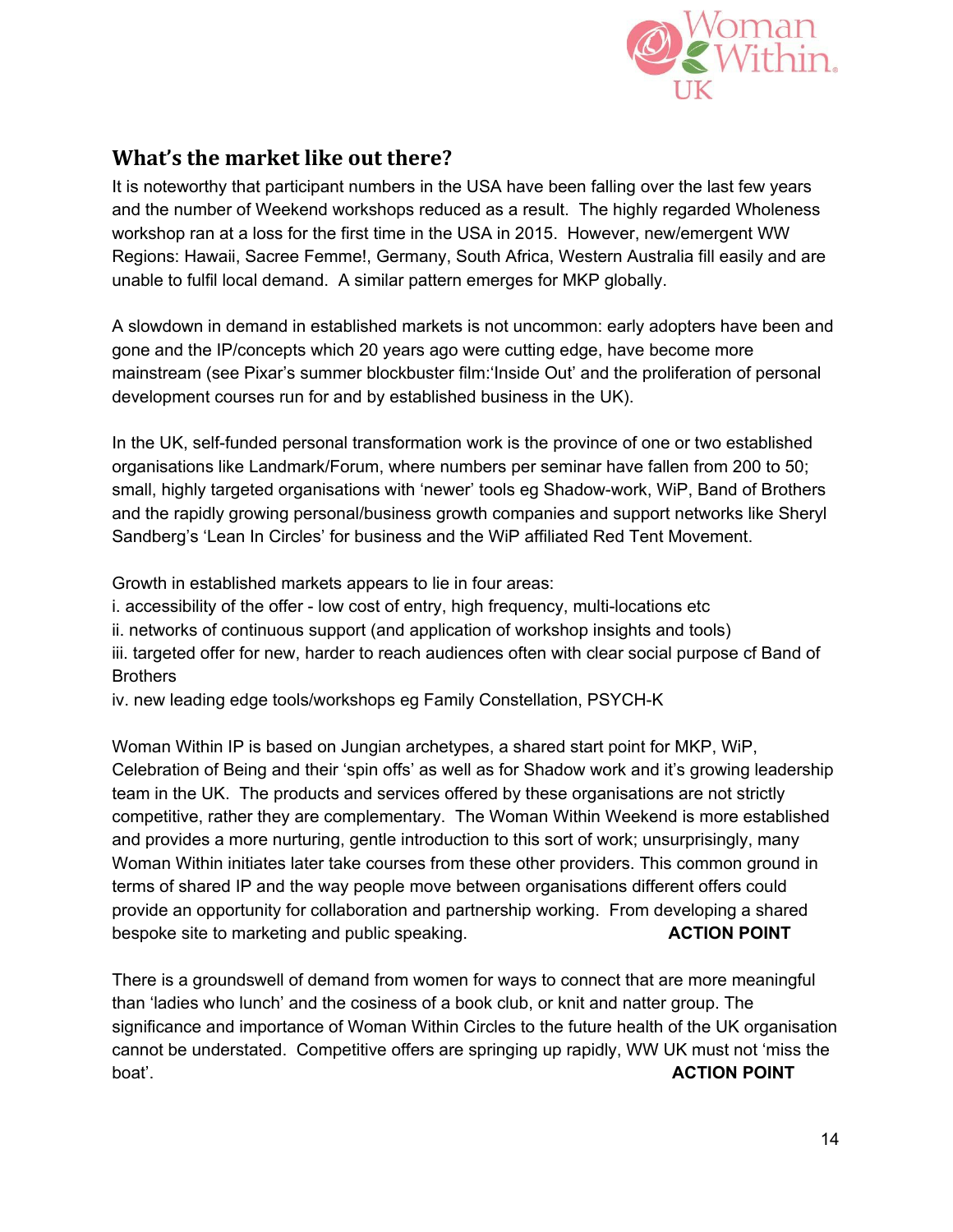

## **How will we contact our customers?**

- 1. Word of mouth is the main 'selling tool' and must be supported and incentivised to maximise its power
	- a. member get member incentives such as lifetime membership, priority staffing, personal acknowledgement from SC after x introductions
	- b. MKP Centre Manager to be kept regularly informed of our events; WW UK to attend every MKP Celebration and speak; supply copy for Spearhead and blog; provide (access to) collateral material for MKP men to distribute
	- c. Collateral/print material to be made easily available (downloadable pdfs on the website) for women to distribute through their business, at their yoga/pilates class, Farmers Markets, festivals, alternative therapy centres etc
	- d. New initiates leaving pack to contain conversation cards and business cards for them to (personalise and) distribute
	- e. Known Circles to be provided with conversation cards, business cards, Circle invitation leaflets etc to disseminate

2. Open Circles are a powerful way of introducing women to our work. Every Circle to be asked to run Open Circles, either through inviting women to a normal Circle meeting or running Open Circles. Ideally Open Circles would be held regularly by existing Circle members. Women attending Open Circles can be encouraged to attend a Circle Training, which can be brought to them/their locale and to become Associate members of WW UK, which will put them on the database and provide them with discounted price (open) workshops: Weekend, Authenticity, Circle Training, Let's Get Clear about Clearing. Attendance at a Weekend at some stage is not required, nor should women feel pressured into this

3. Social media: Facebook, Twitter, Blog, webinars

4. Website: [www.womanwithin.org.uk](http://www.womanwithin.org.uk/) This is a prime resource to which contacts should be driven to learn more about WW UK, to become a member, to register for a workshop/Weekend, to join/start a Circle, to buy gift vouchers/gifts to introduce friends and family etc. CRM capabilities will not be functional at launch and this is a priority to resolve. Once launched, the website will need refreshing and developing continuously. Jules Brook has been asked if she could help in developing a 'vox pop' video for the website and WWI have offered a 'free gift' video by Joanna Klein for us to embed in the website. **ACTION POINT**

5. Direct marketing: mailing programme to contacts and community (see Communications Plan for 2015/2016)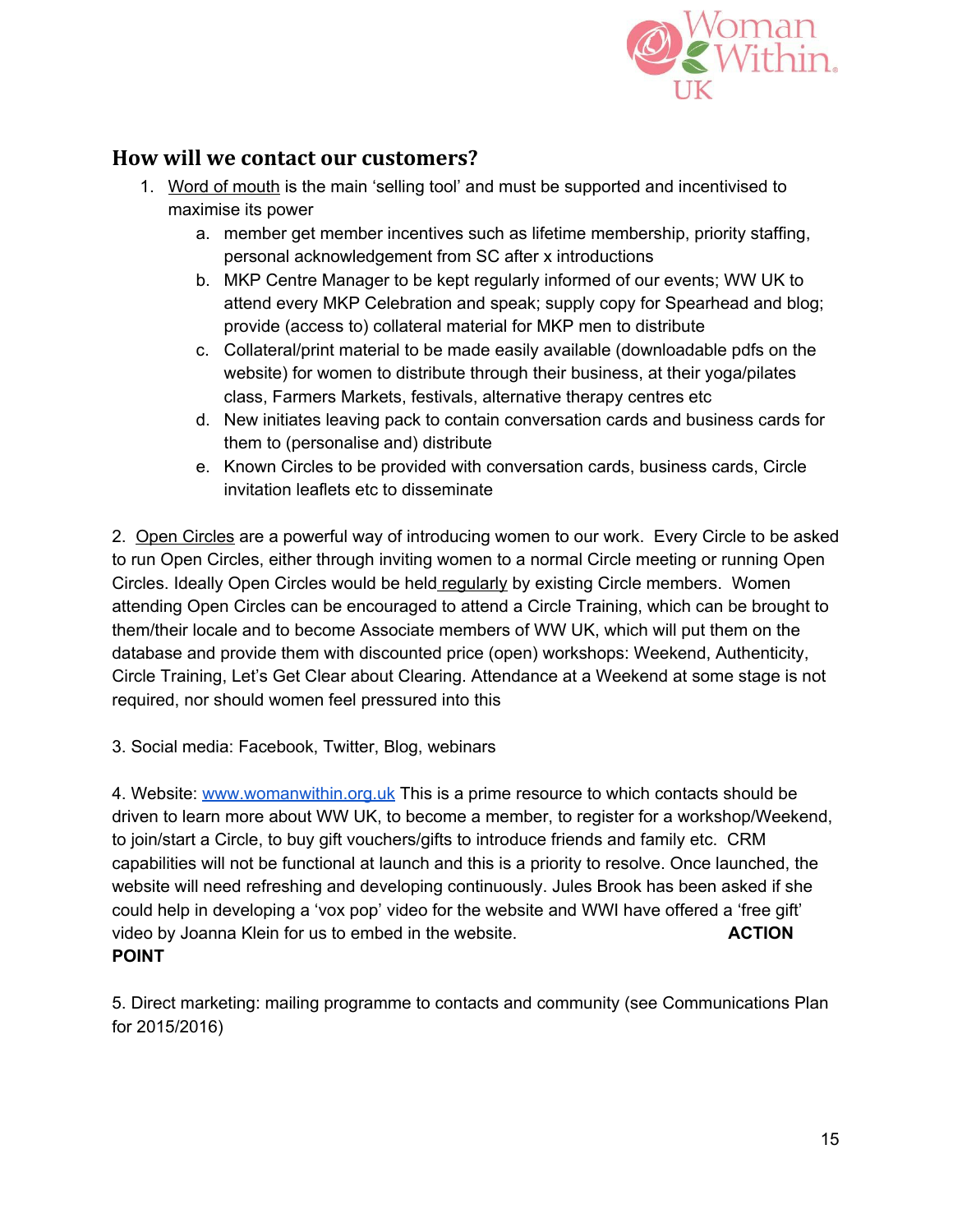

6. Staffing the Weekend is a prime connection and recruitment tool for starting new Circles, joining a Circle, promoting advanced workshops such as Skills, Wholeness and for encouraging women to join the leadership tracks

- 4. FREE advertising
	- f. NetMums
	- g. relevant freesheets eg sustainable healthy living
- 5. PR/web links to better known organisations who can increase WW UK profile. For example: The Guardian Women's pages: events listings, blog local radio stations near to a Weekend venue
- 6. Attendance at 'tradeshows', exhibitions and festivals

eg take a stand at WOW (Women of the World) an annual festival featured on Radio 4s Woman's Hour for the week (Woman's Hour broadcast from the South Bank, London for the week of the festival, interviewing speakers etc)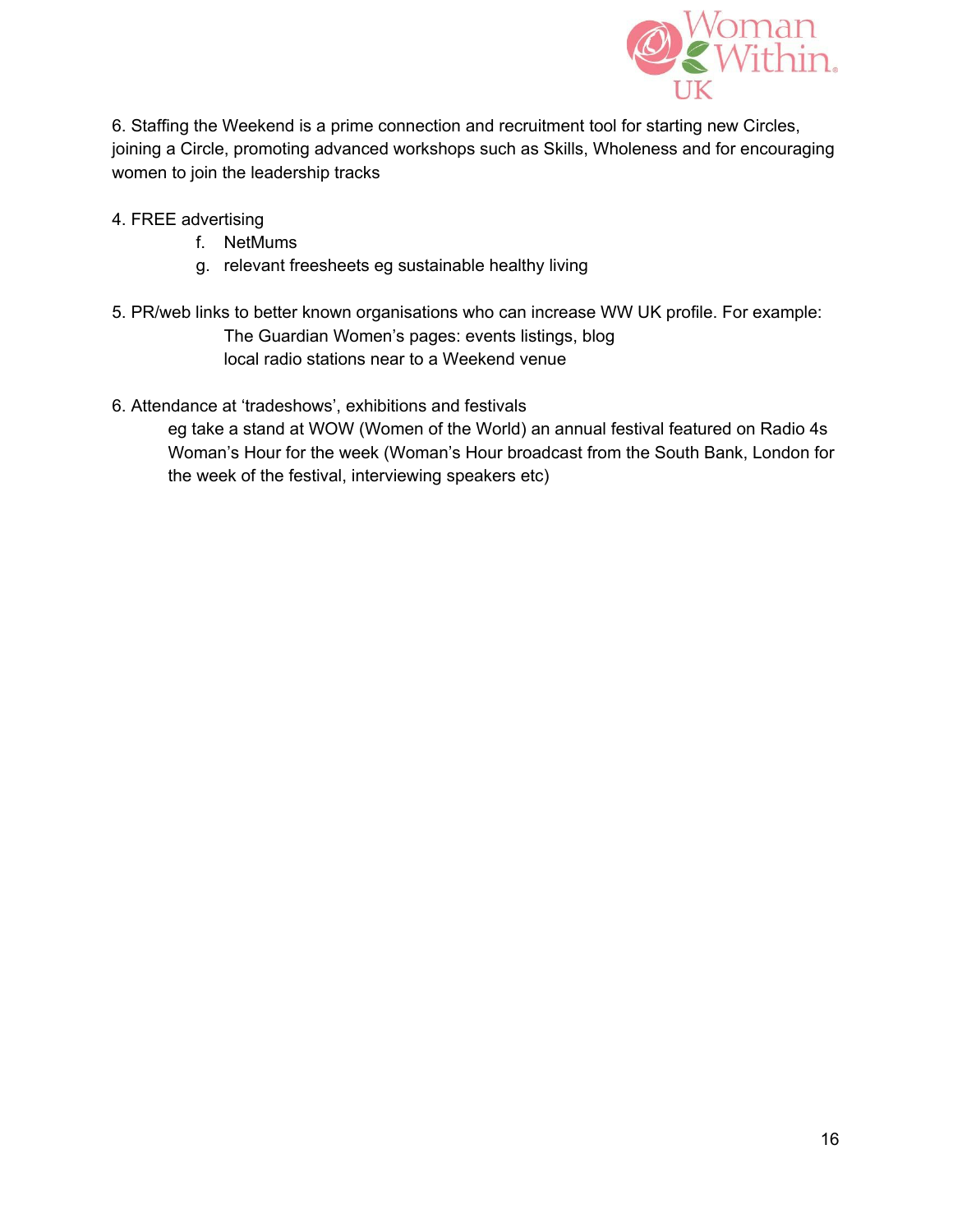

## **Operations and logistics (to be completed)**

Include Nadia's process map Event organisation - critical timings (for example): venue selection and booking 18 months before planned event WWI advise planned events for annual selection of WLs (at least 6 months preceding January) Leadership track advise planned event dates (at least 4 months preceding January) payments supplies transport legal requirements Insurance

risk assessment/policies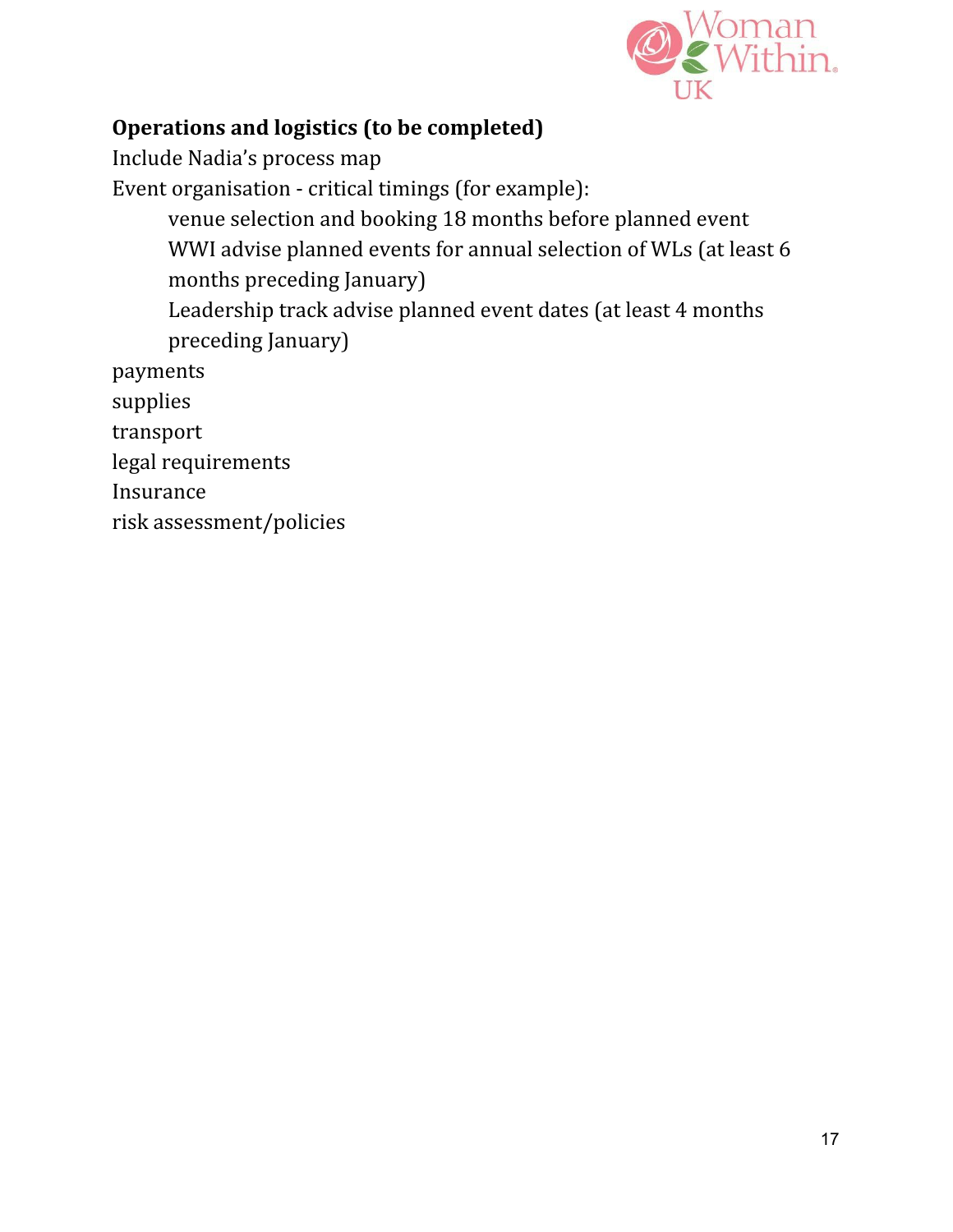

## **Costs and pricing strategy (to be completed)**

Insert Nadia's data on costs by course

Insert running costs, for example: website administration and update of plug-ins and security, database/CRM Salesforce administration, cost of mailings supplies purchase and storage bank charges, plus credit/debit card charges, Paypal charges, currency exchange professional charges eg accountancy, insurances travel and expenses budget

Leadership track remuneration and overseas leaders travel

Plan for remuneration of volunteer posts eg honorariums for all, but priority for a UK Marg, and for the staffing coordinator

Compare pricing vs WWI and other regions (we are at top end of global pricing)

Members vs non-Members pricing (members price £25 lower)

Review deposits - suggest maximum required is 20% to secure place

Review payment plans, offer regularly cf Wholeness offer 2015

Cost reduction planning - priority VENUES (see attached paper on ideas), also transport of supplies to venues

Reserves: committed (website development, 20th Celebration)

Fund raising and fund development plans